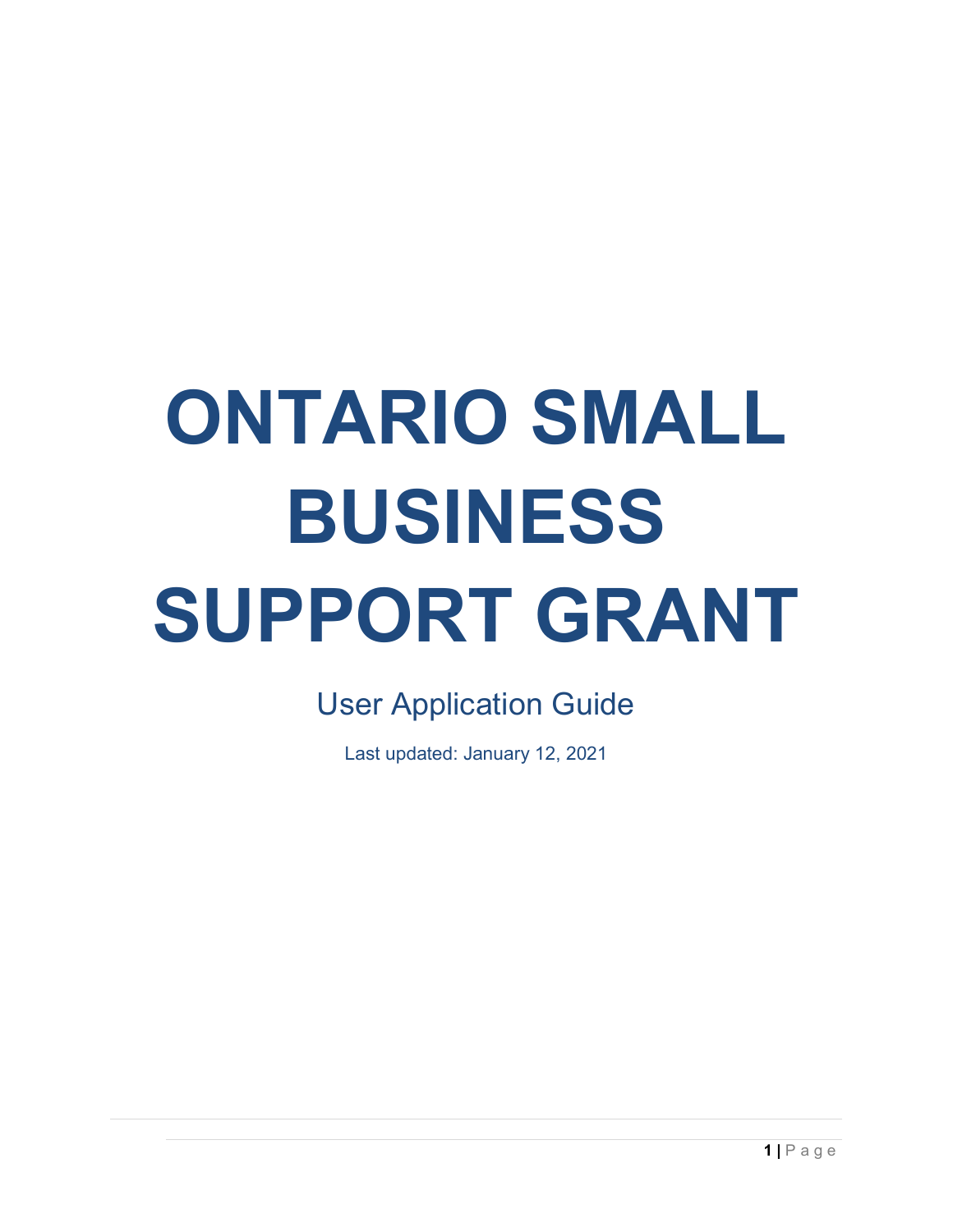#### **Table of Contents**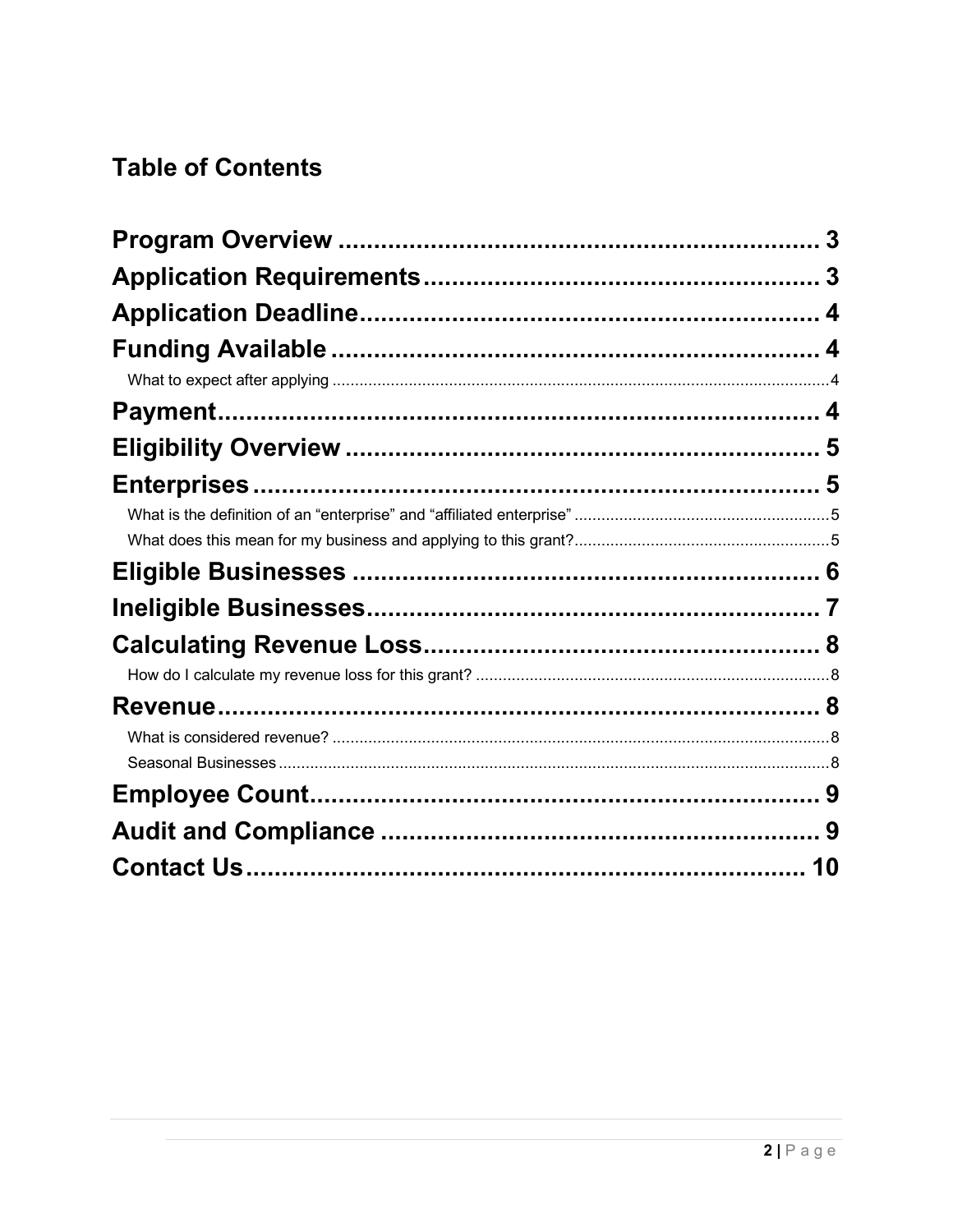### **Program Overview**

The **Ontario Small Business Support Grant** is intended to help small businesses (including sole proprietorships) in Ontario that are required to close or significantly restrict services under Ontario's provincewide shutdown effective December 26, 2020.

Eligible businesses can receive between \$10,000 and \$20,000. Starting at \$10,000 for all eligible businesses, the grant will provide businesses with dollar for dollar funding up to a maximum of \$20,000 to help with revenue losses resulting from government mandated lockdowns.

Businesses will be able to use the support however they see fit. For example, some businesses will use the support to pay employee wages, while others will need support maintaining their inventory.

Eligible businesses may include those with less than 100 employees that were required to close or significantly restrict services due to the provincewide shutdown that came into effect at 12:01 a.m. on December 26, 2020 **and** have experienced a minimum of a 20 per cent revenue decline when comparing April 2020 to April 2019 monthly revenues. Note, the application portal will provide alternative revenue decline comparator months for small businesses not in operation in April 2019 or April 2020.

#### **COVID-19 Business Supports Link**

The Government of Ontario reserves the right to impose whatever terms and conditions it deems reasonable in connection with disbursing funding under this program.

The Ontario Small Business Support Grant is a discretionary and non-entitlement program. As such, notwithstanding that an applicant has submitted a complete application and met all program criteria, there is no guarantee that the applicant will be approved for funding.

### **Application Requirements**

Businesses must provide and attest to the following information:

- Legal Business name
- Canada Revenue Agency (CRA) Business Number (If you do not have a CRA Business Number, please apply for one here: Register for a business number or Canada Revenue Agency program accounts - Canada.ca
- Business type
- Revenue figures
- Number of employees
- Business' bank account number Name of financial institution Address of financial institution - Financial institution number - Branch/Transit number - Account type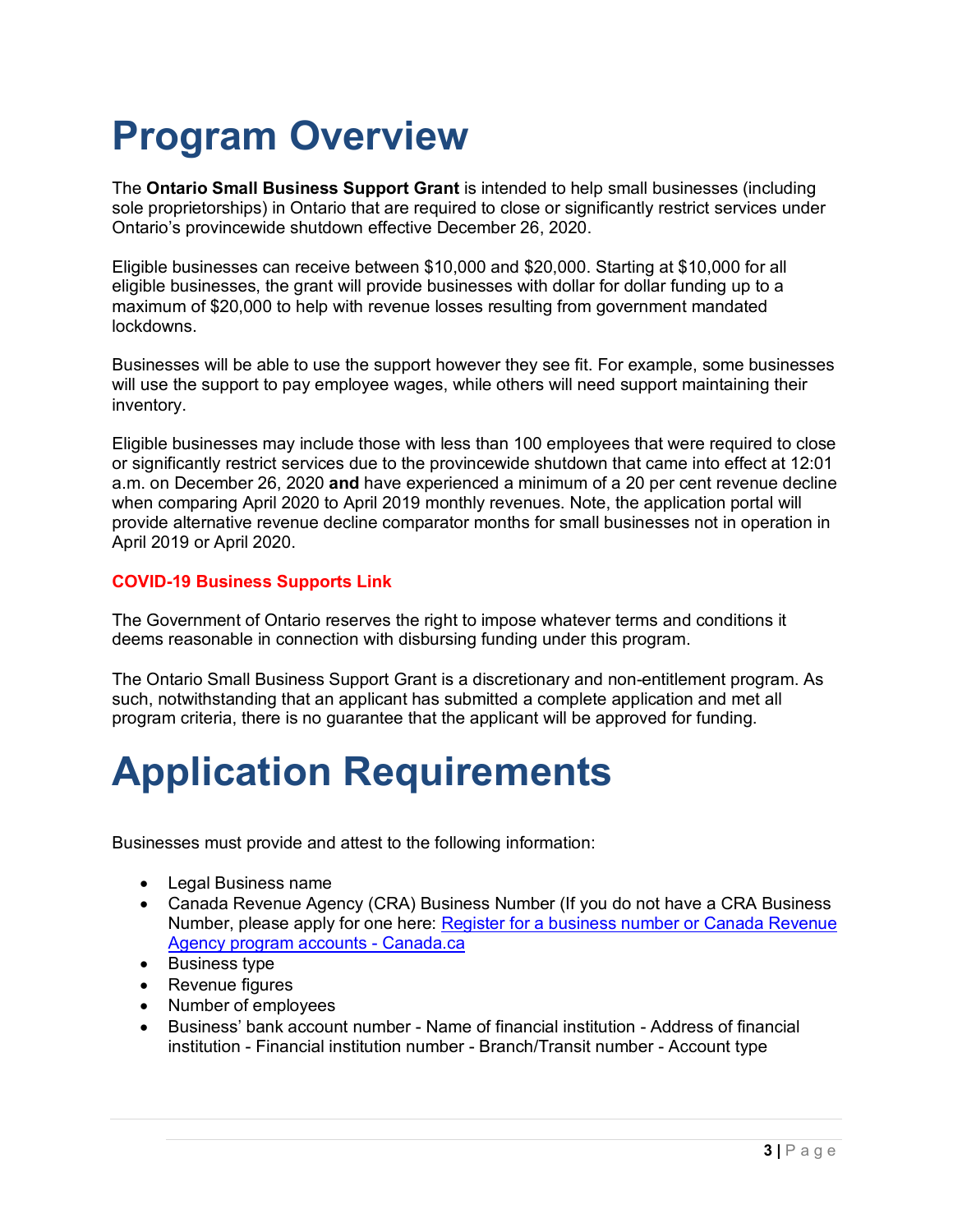Applicants will also be required to acknowledge and agree to certain terms and conditions relating to funding under this program. Any person who has improperly received funding under this program is required to immediately repay the amount improperly received in full.

Note: Applications may be selected for audit and additional information and supporting documentation may be required to prove eligibility.

### **Application Deadline**

Application closing date of **March 31, 2021**.

### **Funding Available**

Eligible businesses can receive between \$10,000 and \$20,000. Starting at **\$10,000** for all eligible businesses, the grant will provide businesses with dollar for dollar funding to a **maximum of \$20,000** to help with revenue losses resulting from government mandated lockdowns.

### **Application Processing**

#### **What to expect after applying**

The program aims to process applications and issue payments within 10 business days following the submission of a complete application. Applications with incomplete or incorrect information, or that require additional review, will experience a delay and will not receive payment within 10 business days.

#### **Payment**

Approved applicants will receive funds via Electronic Fund Transfer directly into their bank account. Please ensure the banking information provided at the time of application is accurate to avoid payment delays.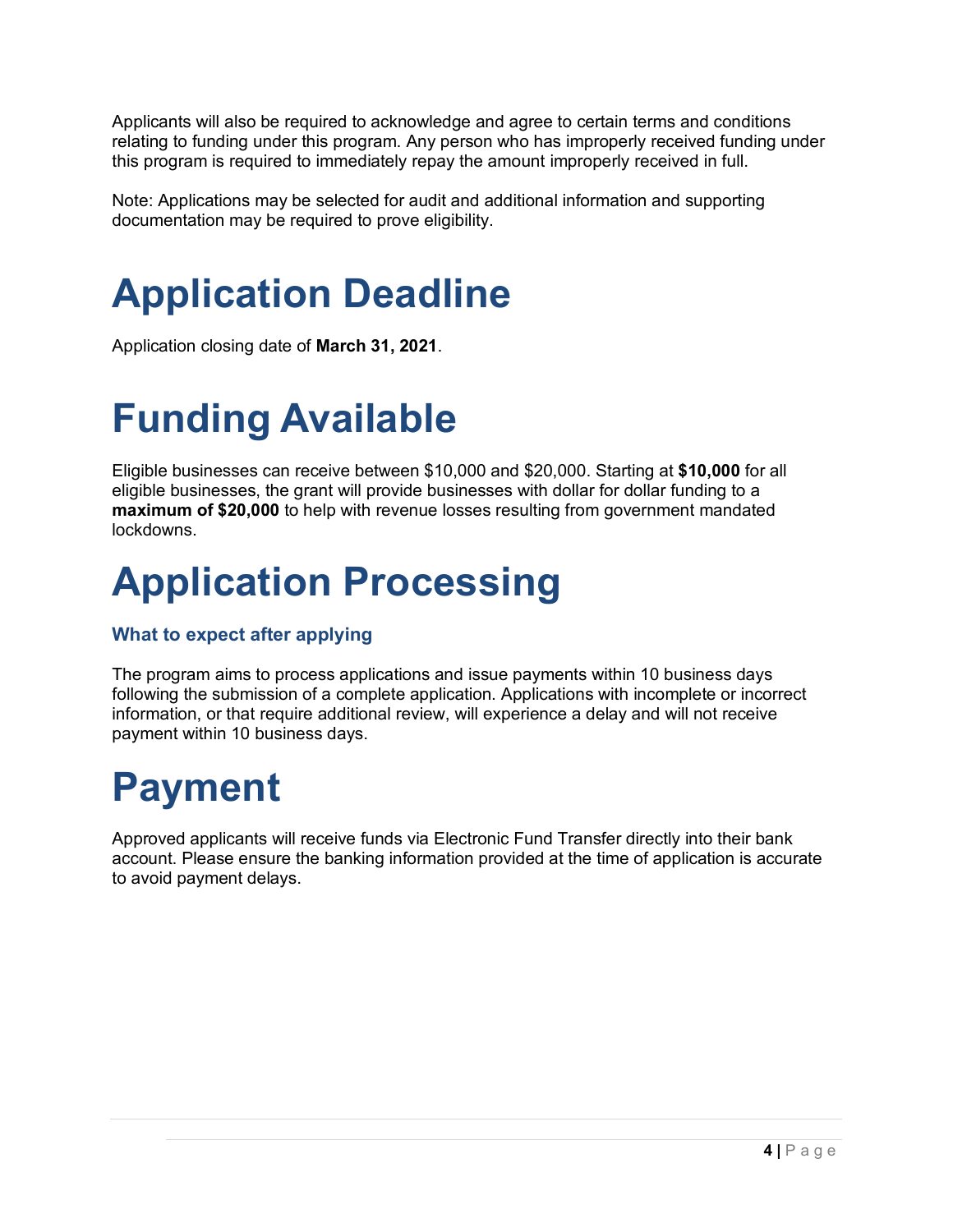# **Eligibility Overview**

Applicants must demonstrate they experienced a revenue decline of at least 20 per cent when comparing monthly revenue in April 2019 and April 2020. This time period was selected because it reflects the impact of the public health measures in spring 2020, and as such provides a representation of the possible impact of these latest measures on businesses. Note, the application portal will provide alternative revenue decline comparator months for small businesses not in operation in April 2019 or April 2020

To receive the grant, a business must:

- Be required to close or significantly restrict services due to the provincewide shutdown effective 12:01 a.m. on December 26, 2020, and at the enterprise or affiliated enterprise level
- Experienced revenue decline of at least 20 per cent, please see the "Calculating Revenue Loss " section for comparators, and
- Had 99 employees or less at the enterprise level (please refer to "Enterprises" section for definition and further details).

### **Enterprises**

#### **What is the definition of an "enterprise" and "affiliated enterprise"**

An enterprise is a corporation, unincorporated business, partnership, charity, non-profit organization or any other type of entity operating a business in Ontario.

An enterprise is affiliated with another enterprise if:

- One of the enterprises controls the other enterprise directly or indirectly in any manner whatsoever
- Each enterprise is controlled directly or indirectly in any manner whatsoever by the same enterprise, individual, or group of individuals or enterprises.

#### **What does this mean for my business and applying to this grant?**

To receive the grant, you must have owned and operated at least one business on or prior to December 24, 2020. If your business was not in operation (i.e. in existence) on December 24, 2020, you are not eligible for this grant.

An enterprise may proceed to applyng for funding under this program if such enterprise did not have any affiliates during any of the months used to calculate the difference in revenue for purposes of this program. For clariy, the enterprise must satisfy all conditions to funding to receive any funds under this program.

If (i) an enterprise had any affiliates on April 30, 2019 (or at the end of an earlier month that is used to calculate the difference in revenue for purpioses of this program ("Earlier Month")), and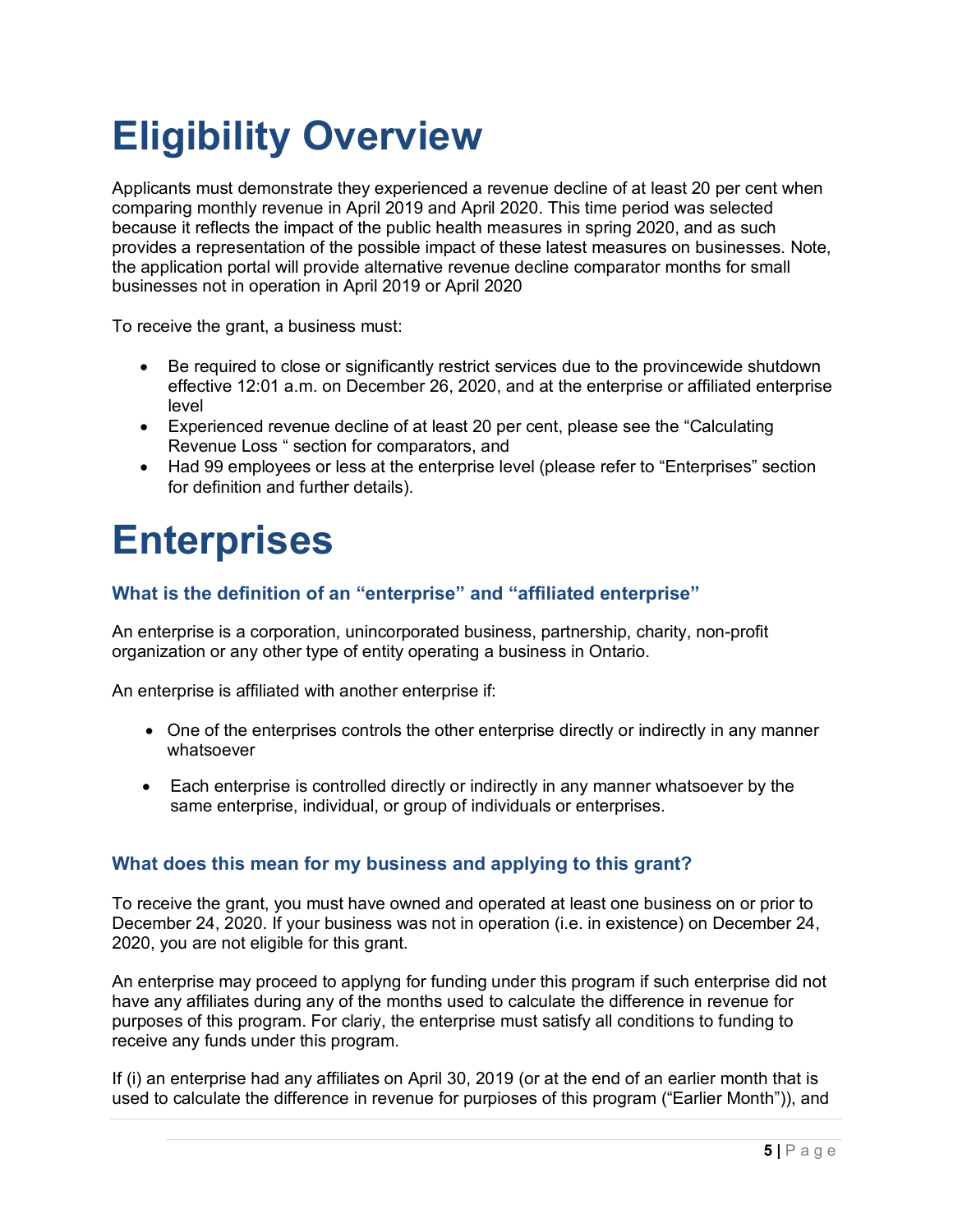(ii) such enterprise, together with its affiliates, had 100 or more employees as at April 30, 2019 (or, if applicable, at the end of the Earlier Month), then neither the enterprise nor any of its affiliates are eligible for a grant under this program.

For enterprises that are not excluded from applying for funding as described above, the rules below apply.

If an enterprise applying for funding was affiliated with one or more other enterprises on December 24, 2020, the following rules apply:

- (a) You will need to calculate a decline in the aggregate gross revenue of the applicant enterprise and of all enterprises with which it was affiliated on December 24, 2020. Do this by comparing (i) the gross revenue of the applicant enterprise for April 2020, plus the revenue for April 2020 of all enterprises with which it was affiliated on December 24, 2020, with (ii) the revenue of the applicant enterprise for April 2019, plus the revenue for April 2019 of all enterprises with which it was affiliated on **April 30, 2020**.
- (b) If the decline in gross revenue as calculated in paragraph (a) immediately above is less than 20 per cent, then neither the applicant enterprise nor any of its affiliates are qualified for a grant under this program.
- (c) If the decline in revenue as calculated in paragraph (a) above is 20 per cent or more,
	- (i) The grant available under this program will be based on the aggregated revenue reduction as calculated in paragraph (a) above for the affiliated group (subject to a maximum of \$20,000 in funding); and
	- (ii) only one of the enterprises in the affiliated group may apply for funding under this program.

If one or more of the businesses in your affiliated enterprise uses a month other than April 2020 as the later month for determining its revenue decline, substitute that other month where April 2020 is mentioned in (a), (b) and (c) above, but only for the business that uses the different month. If you are not able to ascertain the revenue of a business you can omit that business from the calculation of the affiliated group's percentage revenue decline. If you started up a new business in November or December 2020, omit that business from the calculation of the affiliated group's percentage revenue decline

### **Eligible Businesses**

Only the following businesses are eligible to apply for funding under this program:

- Before- and after- school programs
- Campgrounds
- Cannabis retail stores
- Cell phone and computer providers & repairs
- Community centres and multi-purpose facilities
- Conference centres and convention centres
- Day camps for children
- Domestic services
- Drive-in cinemas
- Driving instruction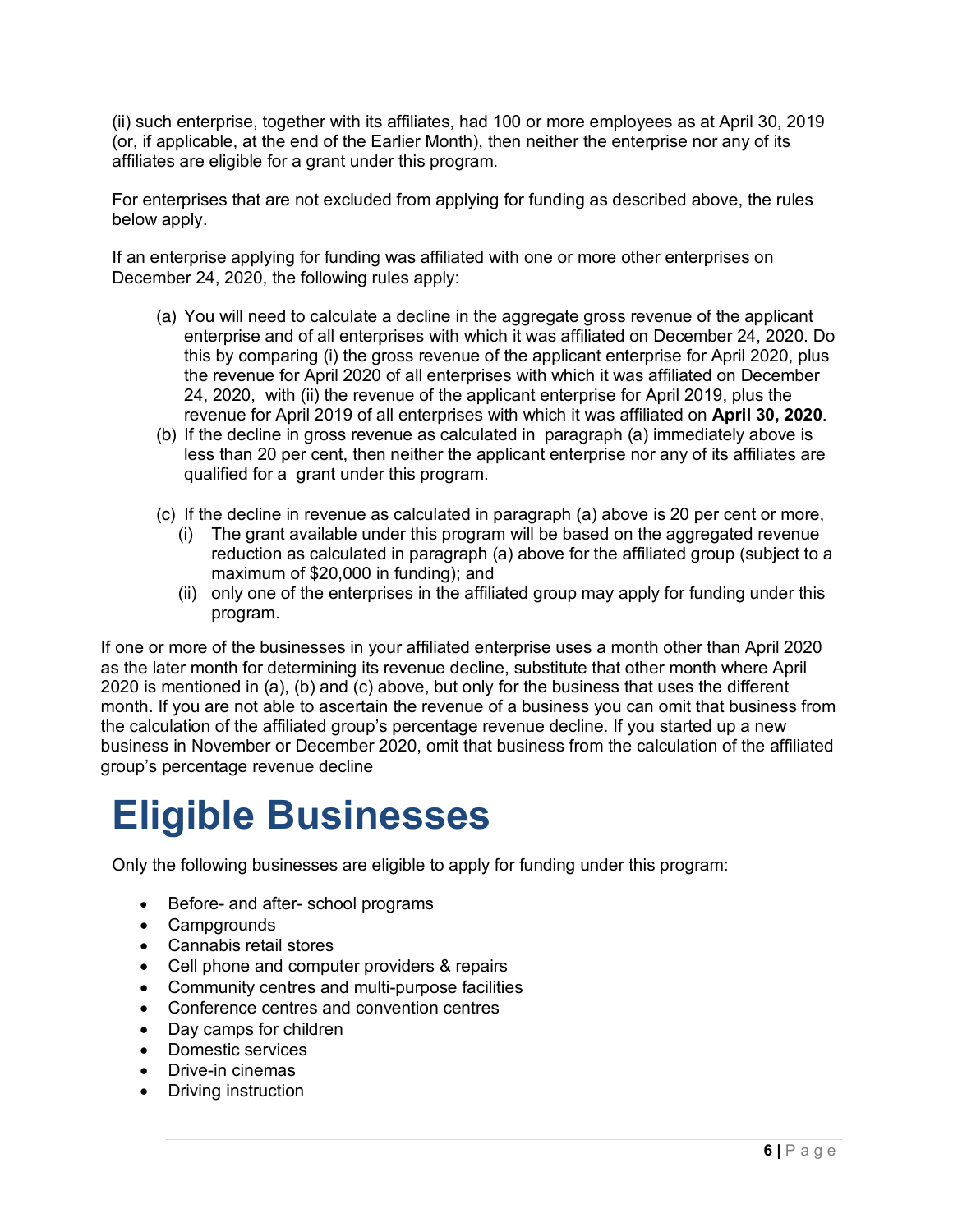- Facilities for indoor sports and recreational fitness activities (including fitness centres and gyms)
- Garden centres
- Hardware stores (including Big Box stores) required to close for in-person shopping
- In person teaching and instruction
- Media industries including film and television production (excluding radio/television broadcasting)
- Meeting or event space
- Museums, galleries, aquariums, zoos, science centres, landmarks, historic sites, botanical gardens and similar attraction
- Outdoor markets (excluding grocery)
- Outdoor sports and recreation facilities
- Performing arts and cinemas
- Personal care services relating to the hair or body (excluding oxygen bars)
- Personal services
- Pet/animal food and services
- Photography services
- Racing venues, casinos, bingo halls and gaming establishments
- Rental and leasing services (including automobile, commercial and light industrial machinery and equipment rental)
- Restaurants and bars
- Retail required to close for in-person shopping
- Safety, medical and assistive devices retail (excluding pharmacies)
- Shopping malls
- Ski hills
- Tour and guide services
- Vehicle and equipment repair services
- Veterinary services

### **Ineligible Businesses**

Businesses that are not eligible include those that were already required to close prior to the introduction of modified Stage 2 provincial public health measures on October 10, 2020, and essential business permitted to operate with capacity restrictions (e.g., discount and big box stores selling groceries, supermarkets, grocery stores, convenience stores, pharmacies, and beer, wine and liquor stores).

Businesses owned by the federal, provincial, or a municipal government, or by a person holding federal or provincial office are also ineligible for this grant.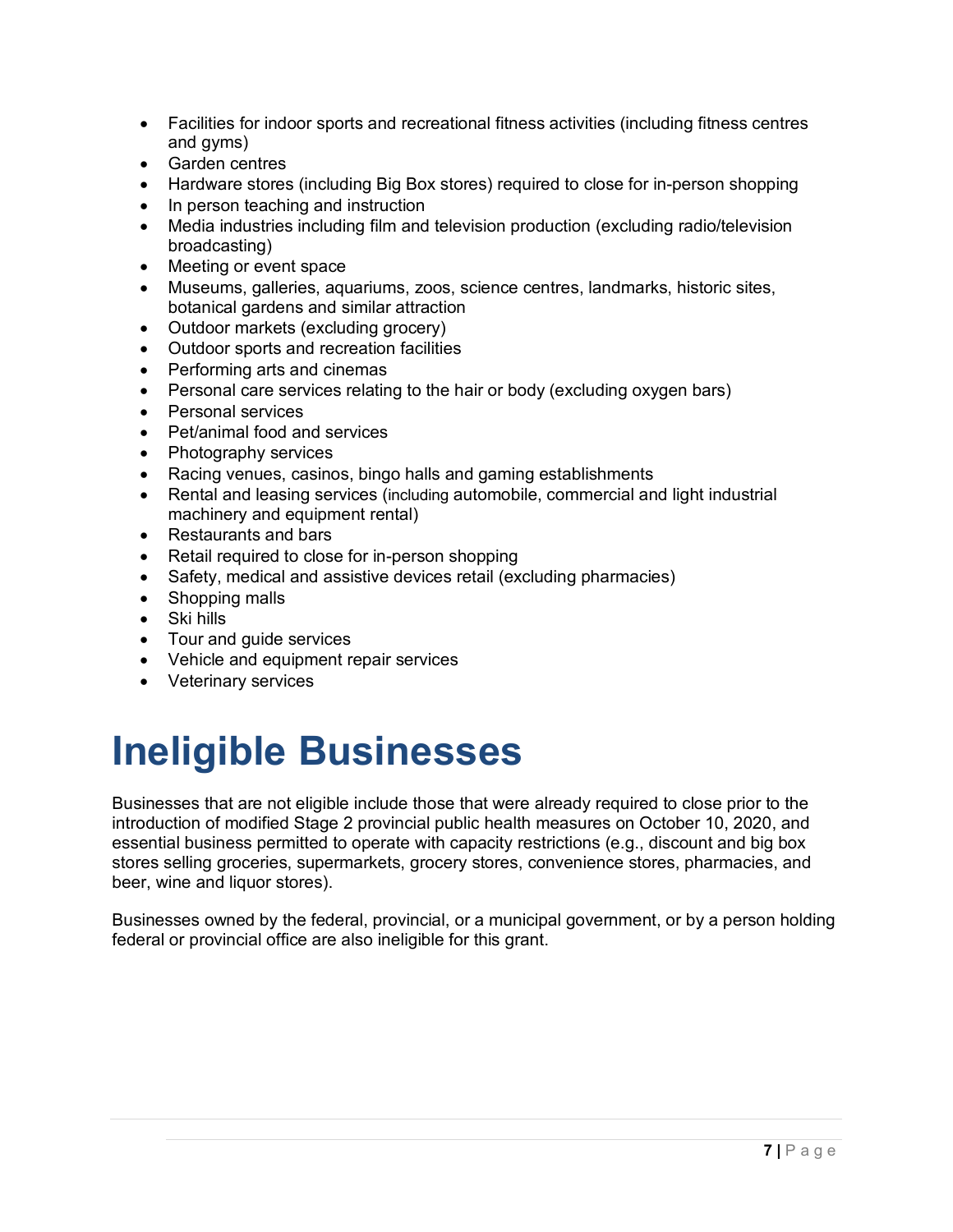# **Calculating Revenue Loss**

#### **How do I calculate my revenue loss for this grant?**

Eligible small businesses must demonstrate they experienced a revenue decline of at least 20 per cent when comparing monthly revenues (additional rules apply to businesses affiliated with other businesses; see "Enterprises" section).



#### **Businesses who were operational in April 2019 or prior**

**A** = April 2020 Gross Revenue **B** = April 2019 Gross Revenue

#### **Businesses who were not in operation in April 2019**

The application portal will provide alternative revenue decline comparator months

#### **Revenue**

#### **What is considered revenue?**

All revenues attributable to Ontario operations. An entity's revenue for the purposes of this grant is its revenue from its ordinary activities in Ontario earned from arm's-length sources, determined using its normal accounting practices. Revenues from extraordinary items and amounts on account of capital are excluded.

For registered charities and non-profit organizations, the calculation includes most forms of revenue, excluding

revenues from non-arm's length persons. This would include donations for charities. These organizations are allowed to choose whether to include revenue from government sources as part of the calculation. Once chosen, the same approach would have to apply throughout the program period.

#### **Seasonal Businesses**

All applicants must use gross monthly revenues.

Winter seasonal businesses, such as ski hills, will be permitted to use an alternative revenue decline of December 2019 or January 2020 compared to December 2020.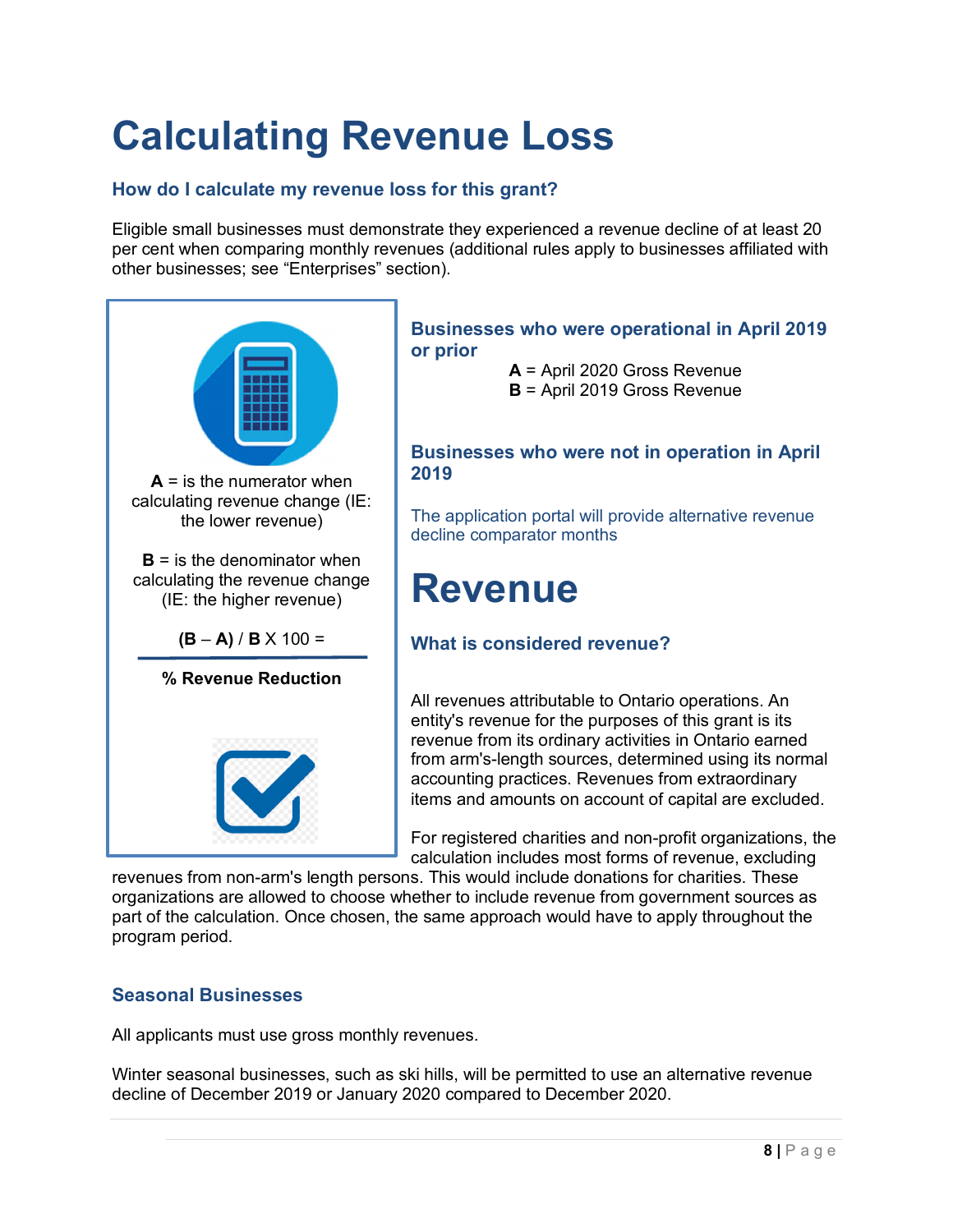Summer seasonal businesses would use the standard revenue decline comparison dates as discussed above.

### **Employee Count**

- Employee count is based on the total number of employees across all affiliated enterprises. Employee count includes full-time, part-time and seasonal workers (i.e. using various payroll data and T4s).
- For businesses with their first month of operation in April 2019 or prior, the employee count will be based on April 2019 (additional rules apply to businesses affiliated with other businesses; see "Enterprises" section). The application portal will provide alternative employee months.

#### **Audit and Compliance**

All applications and the corresponding grant are subject to audit or verification by the Government of Ontario, or their authorized representatives, upon reasonable notice to the recipient. Applicants are required to keep all documents required to prove their eligibility for this grant for 6 years.

Any audit or review process may encompass taking or requiring copies and extracts of the records and books of account maintained by the recipient in accordance with eligible criteria outlined in these guidelines.

A funding recipient will be required to repay to the Government of Ontario any funding provided under this program if such recipient's records or accounts are deemed inadequate to permit a determination and/or verification by the Government of Ontario of the recipient's eligibility for funding under this program or the use of such funding by the recipient.

Please note that the Ministry of Economic Development, Job Creation and Trade (the "Ministry") is bound by the Freedom of Information and Protection of Privacy Act, R.S.O. 1990, c. F.31 (the "Act"), as amended from time to time, and any information provided to the Ministry may be subject to disclosure under the Act. Section 17 of the Act provides an exemption from the disclosure of certain third-party information that reveals a trade secret or scientific, technical, commercial, financial or labour relations information supplied in confidence where disclosure of the information could reasonably be expected to result in certain harms. Any trade secret or scientific, technical, commercial, financial or labour relations information submitted by a third party in confidence to the Ministry should be clearly marked by the third party as such. The Ministry will provide notice to the affected third party before granting access to a record that might contain information referred to in section 17 of the Act so that it may make representations to the Ministry concerning disclosure.